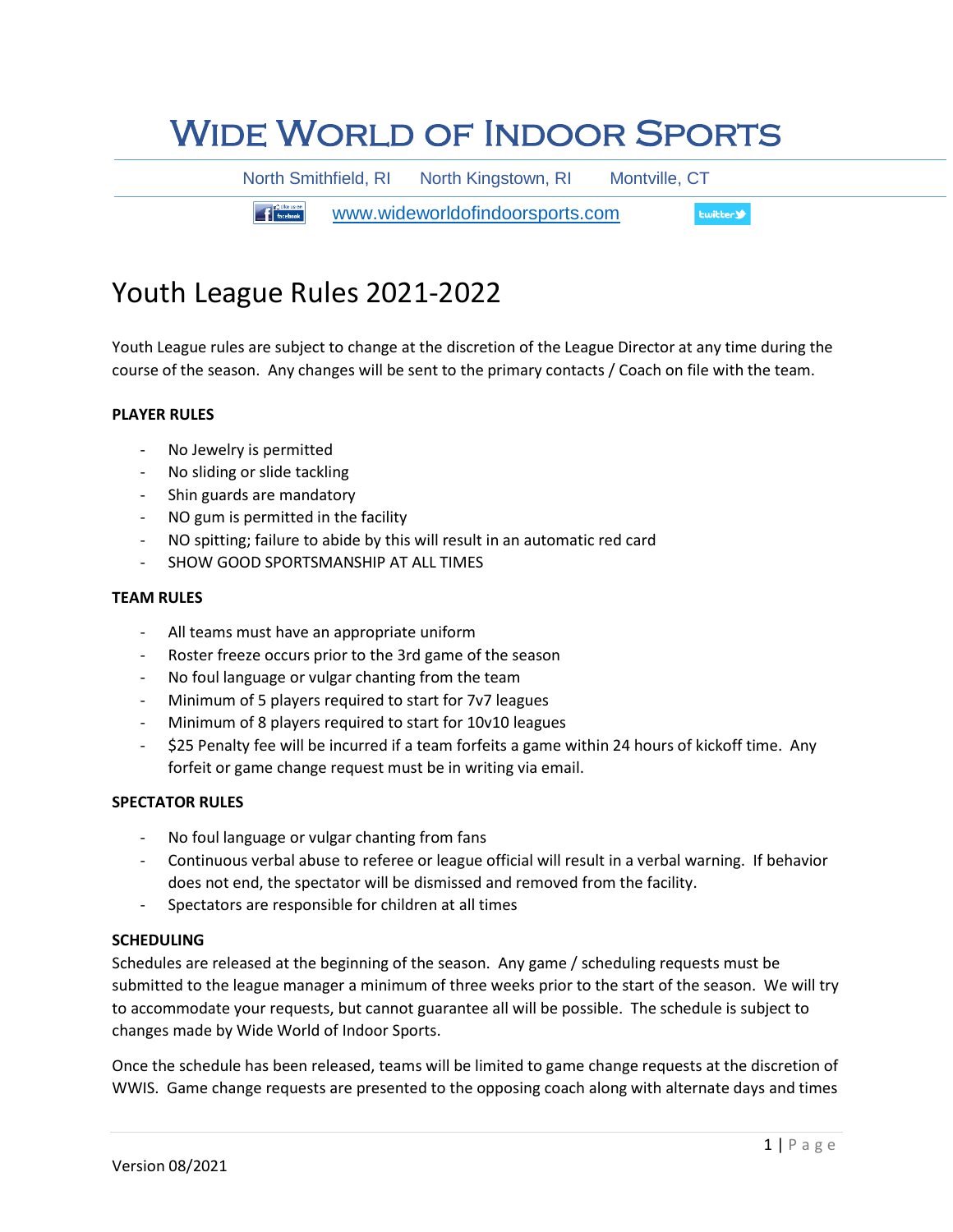(if available). Once a day / time is mutually agreed on, the game is rescheduled. In the event a day / time cannot be agreed upon, the team requesting a change will incur the forfeit. Game change requests within 24 hours of kickoff time will not be rescheduled and will be automatic forfeits.

## **ELIGIBILITY / DOUBLE ROSTERING**

All players must be born in the assigned calendar year (as per the USSF Age Group Matrix). Younger players are permitted to play "up" on older teams, but no player may play "down" on younger teams. Players are permitted to be double rostered on maximum two teams. These teams may NOT be in the same division. If a player wishes to play on two teams in the same age group, written approval from WWIS management must be provided.

### **DIVISION CHANGE ADMINISTRATIVE FEE**

An administrative fee of \$250 will be assessed to any team that registers in a significantly lower ability level league. The administrative fee will be assessed due to the rescheduling and additional communications involved. Teams are encouraged to speak with a league manager about proper placement. Teams should be in a competitive environment and not playing below their ability level.

# **EQUIPMENT**

- All players must have matching jerseys with a number on the back
- All players must wear shorts with the exception of the goalkeeper who may wear pants while in goal.
- All players must wear shin guards fully covered by socks.
- No metal cleats / studs are permitted.
- Medical bracelets/chains may be worn but must be taped to the individual during game play.
- Earrings and other non-medical jewelry are not permitted
- Casts/splints may be approved at the referee's discretion

### **FIELD PLAY**

- Two x 25 minute halves with a 5 minute halftime
- Ball size: U7 U12: Size 4 / U13 & Up: Size 5
- No Offside
- Substitutions on the fly
- Direct and Indirect: FIFA rules apply unless otherwise specified here within
- Penalty Kicks: FIFA rules apply unless otherwise specified here within
- Corner Kicks: FIFA rules apply unless otherwise specified here within
- Goal Kicks: FIFA rules apply unless otherwise specified here within

### **BUILD OUT LINE**

\*\*Applicable for U7 to U10 Age Groups

- The build out line is used to promote playing the ball out of the back in an unpressured setting.
- When the goalkeeper has the ball, in hand, during play from the opponent, the opposing team must move behind the build out line until the ball is put into play.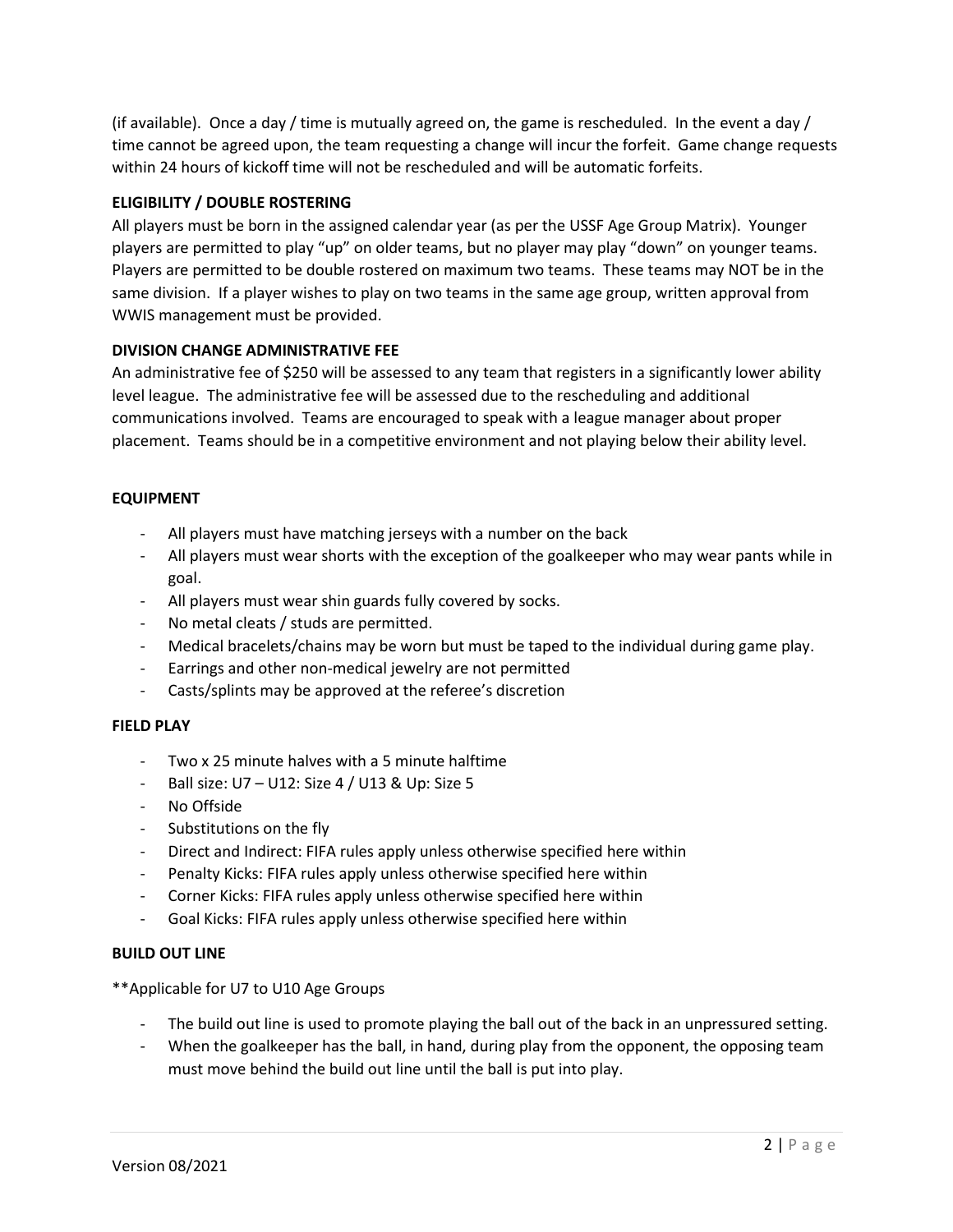- Once the opposing team is behind the build out line, the goalkeeper can pass, throw or roll the ball to a teammate. The goalkeeper may elect to distribute the ball sooner, but he / she does so, accepting the positioning of the opponents and the consequences of play resuming.
- *\*\*At WWIS, Montville (CT): Punting and drop kicks are not allowed for U7 to U10 Age Groups. If a goalkeeper punts or drop kicks the ball, an indirect free kick should be awarded to the opposing team from the spot of the offense.*
- Punting is permitted by GKs at the WWIS, North Kingstown (RI) and WWIS, North Smithfield (RI) locations.
- After the ball is put into play by the goalkeeper, the opposing team can cross the build out line and play resumes as normal.
- The opposing team must also move behind the build out line during a goal kick until the ball is put into play.

# **RUNNING TIME**

All games consist of (2) 25-minute halves with a 5 minute halftime. Halftime can be shortened at the discretion of the referee to keep games on schedule. At the conclusion of a game, teams must exit the field immediately. Teams coming on must be prepared to start the game immediately. Teams may use the main hallway for team meetings pre-game and/or post-game. However, NO SOCCER BALLS ARE PERMITTED IN THE HALLWAY! We must ensure the safety of all spectators and participants.

# **POINT SYSTEM**

Teams are awarded: 3 points for a win, 1 point for a tie, and 0 points for a loss.

The league standings are determined by Total Team Points.

Tiebreakers are as follows (in order)

- Goal differential
- Wins
- Goals for
- Coin Flip

If a team forfeits a game, the opposing team will be awarded with a win, three goals scored and zero goals against. All youth games will be capped with a 5 goal differential to eliminate team's running up the score and encourage positive sportsmanship.

All scores, results and standings will be posted on [www.wideworldofindoorsports.com](http://www.wideworldofindoorsports.com/)

### **PLAYOFFS**

Playoffs will be structured based upon standings and head to head results, at the discretion of the youth league manager, in order to create a competitive playoff environment. This may include play-in format with single elimination seeded brackets, full games against the next seeding, or a combination.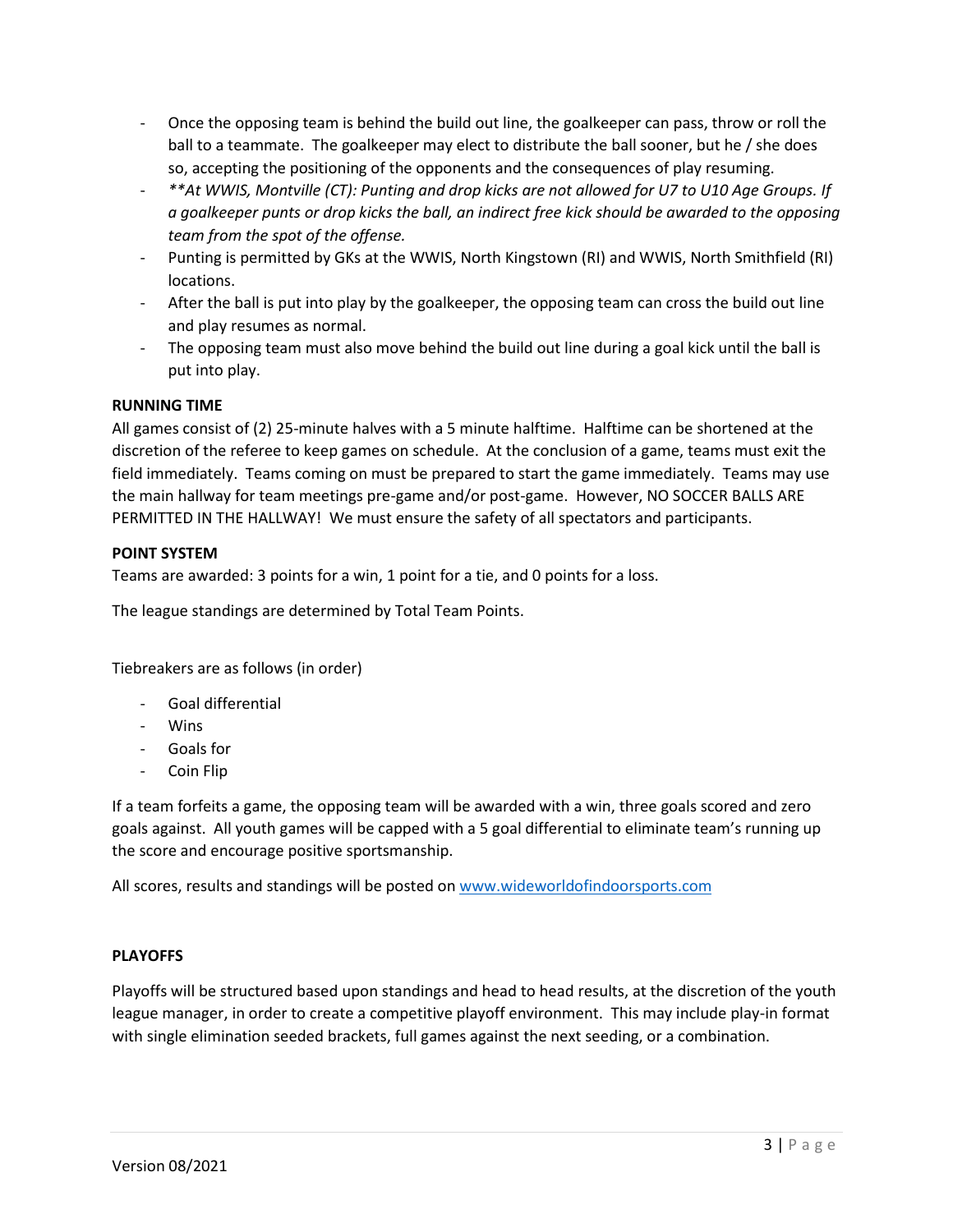## **TEAM ROSTER**

- A completed team roster must be entered into the team's Dash account prior to the first scheduled game. It is the responsibility of the coach to ensure the accuracy of his/her team's roster.
- Rosters are not considered complete if players do not have a valid Player Membership (photograph on file, waiver complete and \$10 fee paid) and are listed on the online roster
- Coaches may add or substitute players up until the start of the  $3^{rd}$  game.
- Prior to the start of the 3<sup>rd</sup> game the team roster is frozen. No changes may be made after this time.
- In the event a player is rostered for two teams in the same division, the player will be removed from both team's rosters and not permitted to compete for the duration of the Session.
- In the event a rostered player is over age, the player will be immediately removed from the roster and the coach will incur a one game suspension. Any game played with the over age player on the roster will be considered a forfeit for the team.

### **GAME DAY RESPONSIBILITES OF THE TEAM COACH**

- The home team is responsible for supplying a properly inflated game ball.
- Prior to the game, the coach should receive a copy of the game sheet from the referee. The coach must then initial next to the team name approving the roster below is accurate. Any player not on the roster should be sent to the Front Office immediately. Any player with an invalid membership must also be sent to the Front Office immediately.
- All team rosters freeze prior to the team's  $3<sup>rd</sup>$  game! No exceptions.
- All coaches must have a copy of the approved team roster with them from the  $4<sup>th</sup>$  game on, including all playoff matches.
- At the conclusion of the game, the coach will be presented with the game sheet by the referee. The coach should then review the score that is being reported and sign the bottom of the sheet and return the signed sheet to the referee.
- Team balances must be paid in full before the  $2^{nd}$  game.

# **TEAM BENCH & SUBSTITUTIONS**

### *Team Bench*

- Only three adults are permitted to coach from the team bench. These coaches MUST be on the team roster
- All other adults must watch the game from the spectator area
- Players who are not on the field of play, must be seated on their team bench.
- All team bags must be placed neatly under the team bench or against the wall. Bags may NOT be near the field line or midfield.
- Coaches and players must leave their team bench immediately after their game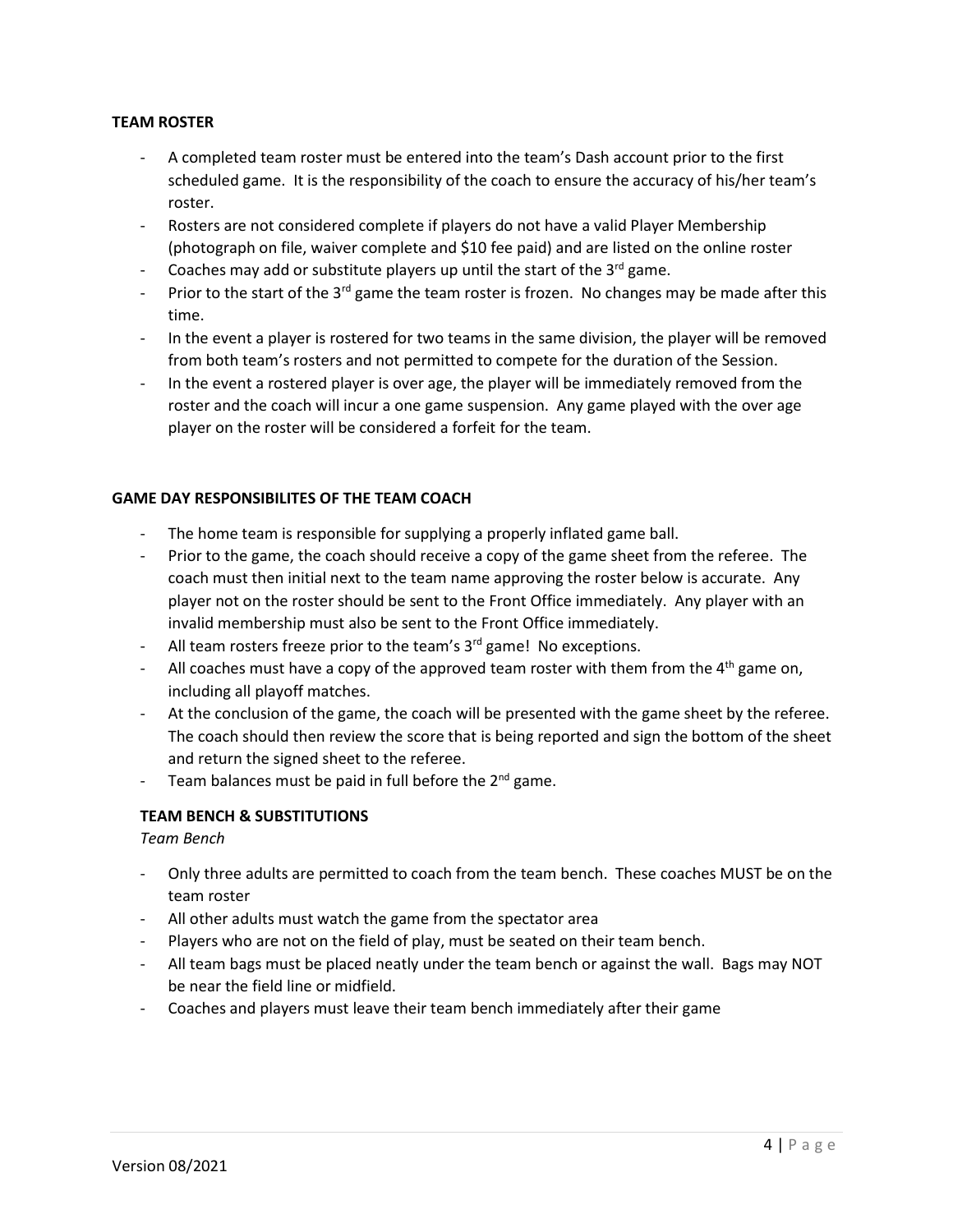### *Substitutions*

- Unlimited substitutions
- All players are substituted on the fly
- Substituted players must first come off the field of play before a new player may enter.
- All substituting players and coaches must remain on the team bench during the game.
- Coaches may not enter the field of play at any time unless the referee permits. Failure to abide by this will result in an immediate yellow card
- Goalkeepers who are substituted must be differentiated with a different colored team shirt than the teams on the field of play.

### **FOULS & PENALTIES**

The following card system applies for fouls and penalties:

- Yellow Card: Warning
- Two Yellow Cards: Player Ejection from Game.
- Red Card: Player Ejection from Game and Following League Game
- All suspensions are at the discretion of WWIS.

#### **HEADING RULE**

- Players in U11 programs and younger shall not engage in heading. The referee will call a "foul" and reward the opposing team with an indirect kick.

#### **FREE KICKS**

Outdoor rules apply for all free kicks unless otherwise stated below. Opposing players must provide 5 yards from the ball at all times.

The following indoor rules will result in an indirect free kick:

- If the ball makes contact with a ceiling support beam of the facility and changes trajectory, the indirect free kick will take place at the point of contact.
- If a player, U11 or younger heads the ball, an indirect free kick will take place at the site of the incident.

### **PENALTY KICKS**

A penalty kick is awarded against a team that commits a direct kick foul inside the goal box. Penalty kicks are taken from the top of the circle at the top of the goal box.

### **FORFEITED GAMES**

The coach of the forfeited team agrees to pay a \$25.00 penalty fee when his/her team forfeits a game. Failure to submit the \$25 penalty fee prior to the next scheduled game will result in the team's dismissal from the league at the discretion of WWIS.

- Teams who have less than the minimum number of players required at the start of the match will forfeit their game.
- Teams who are 5 minutes late to their scheduled game will automatically forfeit their match.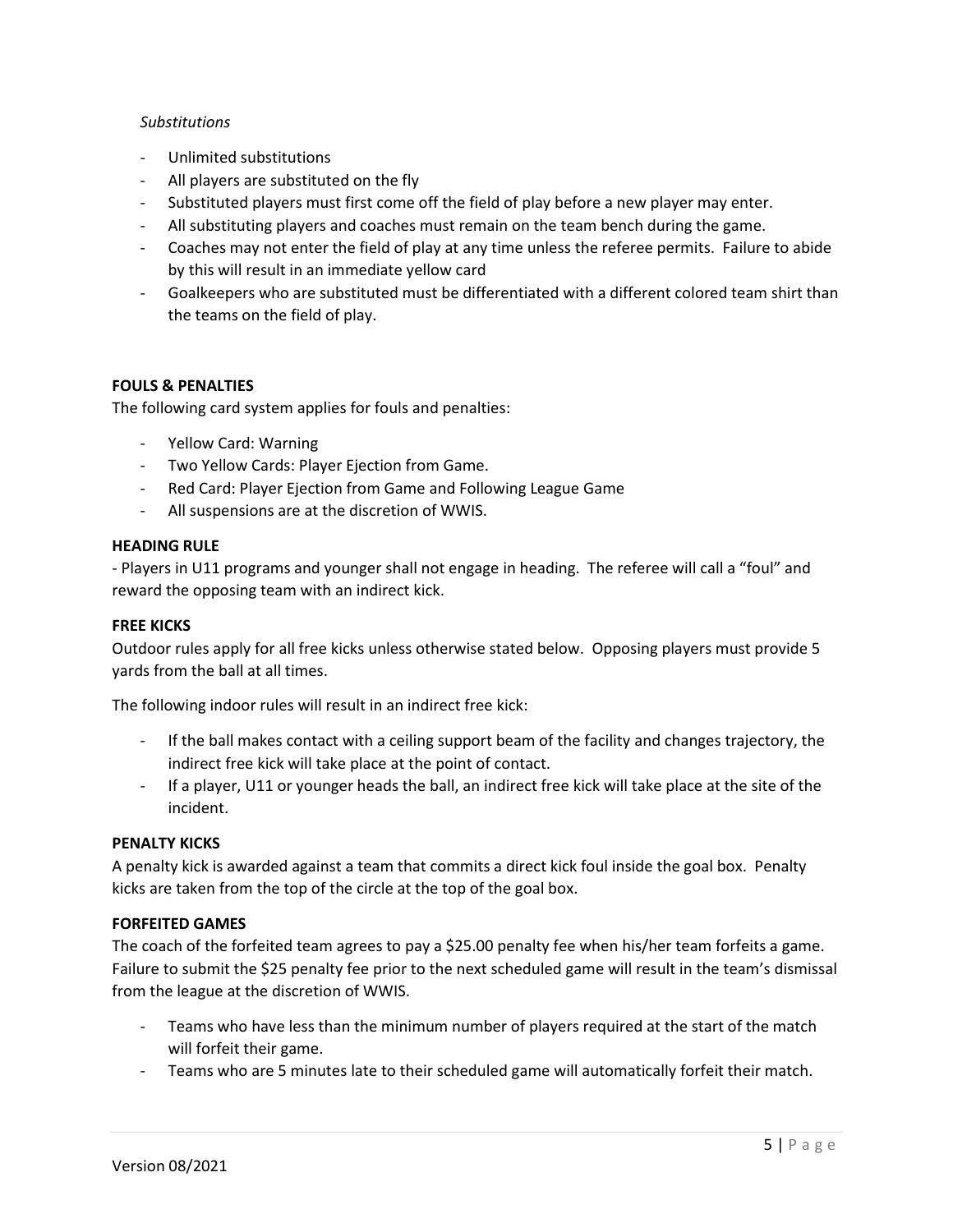#### **SPORTSMANSHIP**

Players, coaches and spectators are expected to act in the nature of good sportsmanship at all times. There will be no abuse (verbal or otherwise) of referees or league officials tolerated. Any indication of such behavior by a coach or parent will result in immediate removal from the facility. We are all here to play soccer and have fun!

#### **REFEREES**

The referees will have sole jurisdiction over the conduct of the game, based on these rules and unless otherwise directed by the WWIS manager on duty. It is the responsibility of both coaches to sign off on the game sheet at the conclusion of the game AFTER confirming the accuracy of the reported score. If a referee terminates a game for any reason, the score at the time of the termination will stand.

#### **INCLEMENT WEATHER**

Wide World of Indoor Sports will remain open unless a state of emergency is declared or there is a loss of power at the facility. Any changes to the facility schedule will be posted to our website, [www.wideworldofindoorsports.com.](http://www.wideworldofindoorsports.com/) This will be our primary method of communication of any changes along with our Facebook page. We ask that you and your team members please continually check this site in the event of any inclement weather. Unfortunately, we are unable to reschedule games due to inclement weather conditions (unless the game is cancelled due to a facility closure). If a team feels it is unsafe to attend a scheduled game due to inclement weather the coach must call Wide World of Indoor Sports a minimum of two hours prior to game time. If a team forfeits a scheduled game we will notify the opposing team as early as possible. The opposing team has the option of using the facility for training during their scheduled game time. No fine will be levied to a team who does not attend a game due to inclement weather.

#### **ANTI-RECRUITING POLICY**

- Recruiting will NOT be tolerated at Wide World of Indoor Sports.
- The anti-recruiting policy is in effect to protect coaches, clubs and organizations.
- In the event an individual is in violation of the anti-recruiting policy, a complaint can be filed with the main office.
- In order to prove an individual is in violation of the policy, the following must be proved:
	- $\circ$  The recruiting must have been initiated on Wide World of Indoor Sports property.
	- $\circ$  If someone is calling, emailing or contacting your players in any other form, this is not considered recruiting at WWIS
	- $\circ$  If a player was recruited at a different venue and decides to talk to the organization they are being recruited by on WWIS property, this is NOT considered a violation of the recruiting policy.
	- $\circ$  If an organization approaches a player, proof of exactly what was said must be provided with the complaint.
	- $\circ$  If a player initiate the contact with another club or organization, this is NOT recruiting. Players have the ability to approach organizations at their own desire.
- The following information is needed to file a complaint:
	- o Players Name and Contact Information